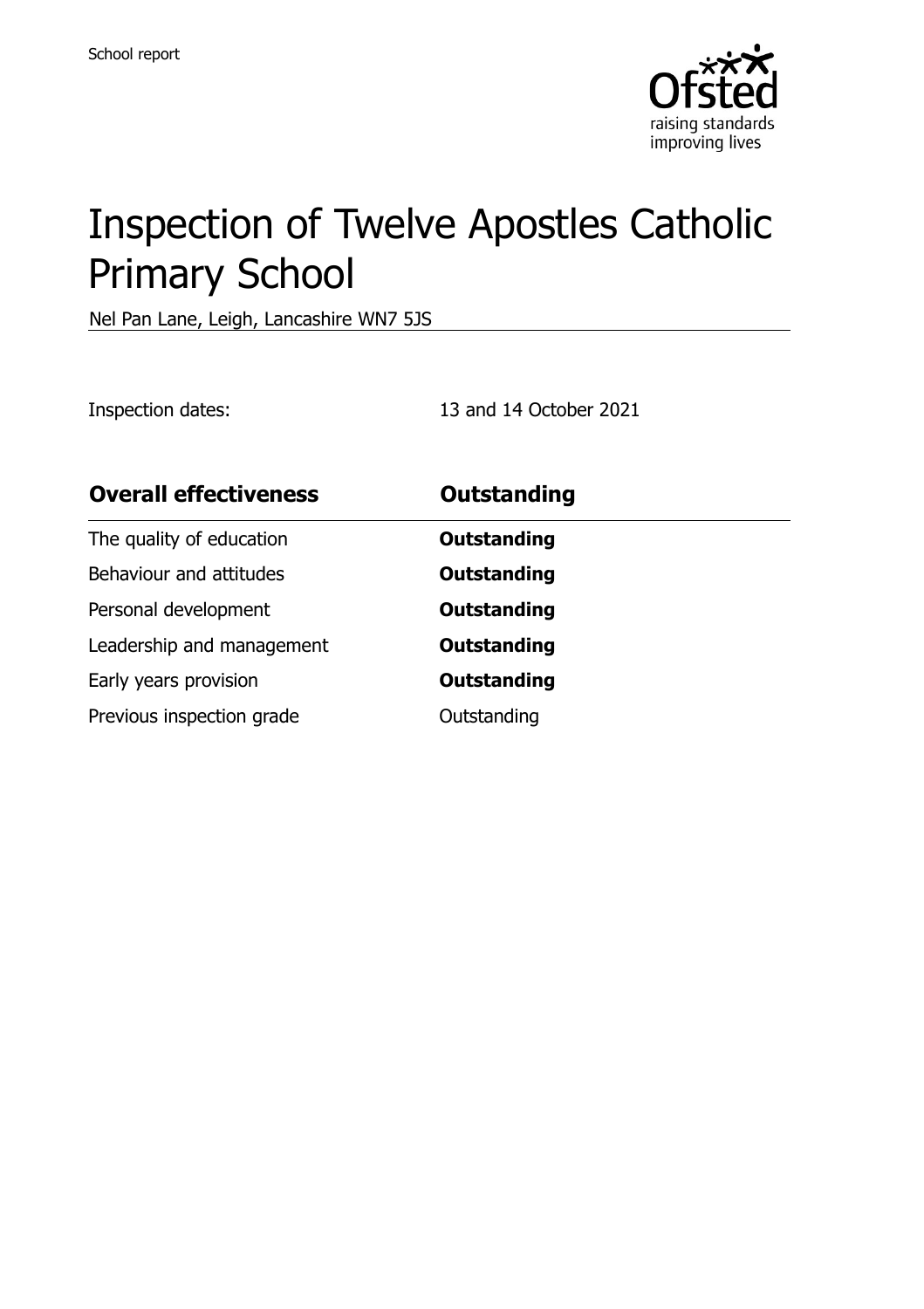

## **What is it like to attend this school?**

Pupils love to attend this most welcoming and nurturing school. They enjoy learning because teachers make lessons exciting. Pupils are extremely happy in school and they feel very safe. They talked about having lots of friends and they said that teachers and other staff look after them incredibly well.

Leaders have very high aspirations for all pupils at this school. This is true for pupils' learning, as well as their behaviour. Many pupils require additional help to enable them to learn well. Leaders and staff are experts at providing the correct support to allow pupils to achieve very highly.

Overall, pupils' behaviour is exemplary. A small minority of pupils, who sometimes struggle with behaviour due to their additional needs, explained how staff help them to improve quickly. Pupils said that bullying is rare. They further stated that staff are quick to resolve any issues if they arise.

Pupils relish carrying out roles of responsibility at school. This could include being a playtime leader or a school councillor. They thrive on raising money for charities. Pupils take part in clubs, such as knitting or eco club, and some join the choir. Visits, and visitors, contribute strongly to pupils' personal development. They help pupils to become more resilient learners.

#### **What does the school do well and what does it need to do better?**

Over several years, leaders have developed a curriculum that is broad, balanced and very ambitious. Pupils' learning goes beyond the scope of the national curriculum. In all subjects, curriculum plans show clearly and precisely what pupils need to learn and by when. Teachers skilfully ensure that pupils' learning builds on what they already know. This enables teachers to introduce new learning at just the right time. Pupils achieve exceptionally well as a result. They talk with much confidence about their current learning and what has come before.

Pupils with special educational needs and/or disabilities (SEND) have their needs identified early. They receive specialist support to help them learn exceptionally well. Leaders' ambition for these pupils' achievement is the same as for all other pupils. Staff understand the needs of pupils with SEND extremely well and ensure that they are fully met. Leaders ensure that these pupils have access to the full curriculum.

In lessons, teachers question pupils skilfully to check that they have understood new knowledge and concepts. Teachers are adept at helping pupils to recall prior learning. This reminds pupils of what they already know about a particular subject. Where pupils' recall is less strong, teachers are skilled at taking a step back. They help pupils to embed knowledge before moving on to learn new content. This helps pupils to make links in their learning. It also helps them to know and remember more of the curriculum.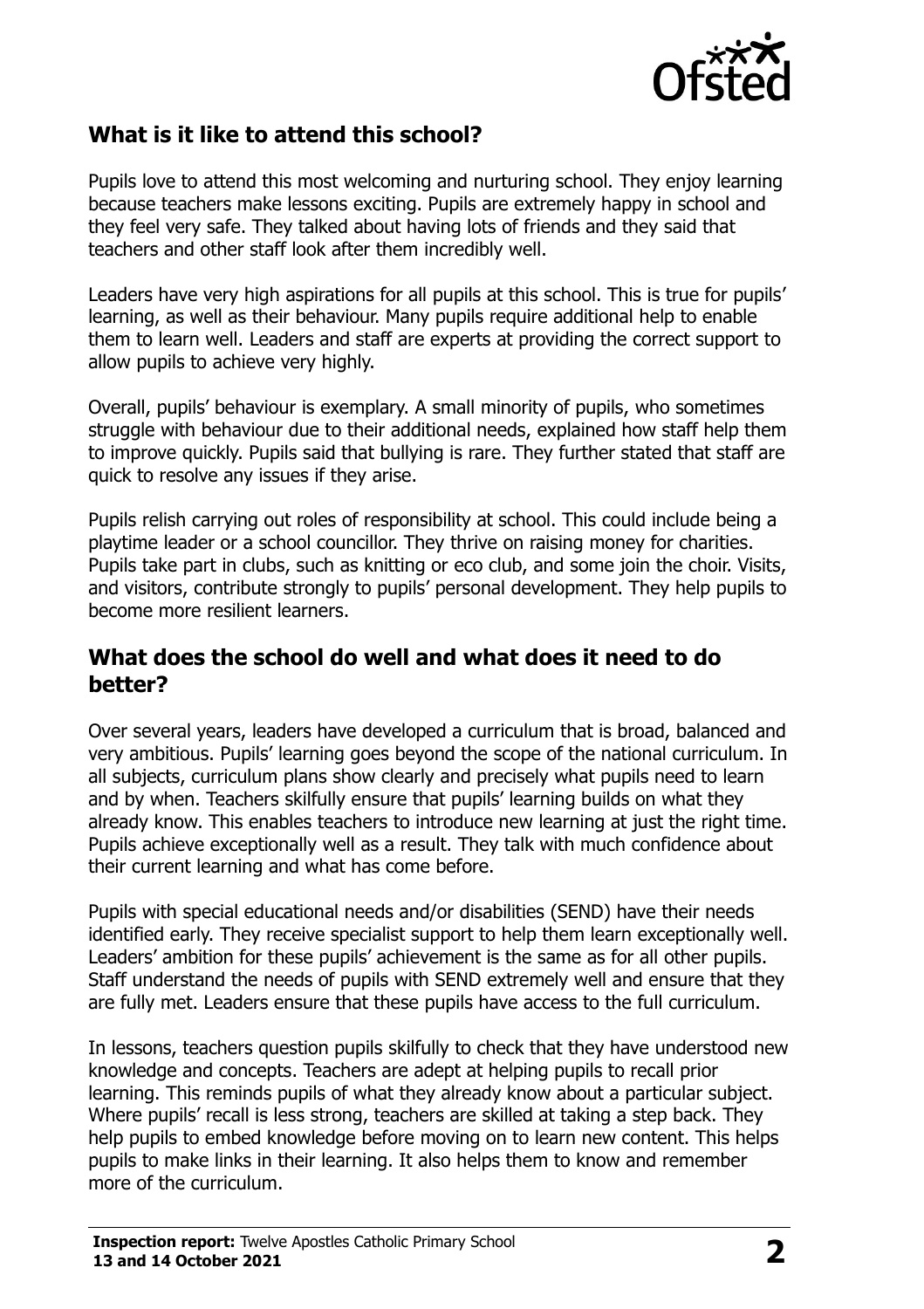

Enabling pupils to become expert readers is a key priority for leaders. Leaders consider reading to be the key skill to unlocking pupils' wider learning. Consequently, leaders ensure that pupils learn to read as soon as they start school. For many children in the Reception class, this means that they receive appropriate initial support to develop their speech and language. They then move on quickly to learning phonics. Teachers make sure that pupils' reading books are well matched to the sounds that they are learning. This allows pupils to develop reading fluency and confidence at pace. Pupils who struggle to read, and those with SEND, receive tailored support to help them to catch up quickly.

Leaders' management of pupils' behaviour is exceptional. Leaders and staff work closely with pupils, parents and carers, and other professionals to understand the additional support that some pupils need. This helps pupils to overcome any barriers to positive behaviour which might affect their learning. Any disruptions to learning in lessons are rare. Over time, the care and attention given to pupils has yielded impressive results. Pupils manage their behaviour very well. They are extremely well prepared for the next stage of their education.

Pupils enjoy a wide range of opportunities which support their wider development. They develop a very strong understanding of other faiths and cultures. They are acutely aware of important issues such as racism and why this should never be tolerated. The curriculum provides regular opportunities for pupils to develop their stamina and to 'have a go' at new experiences. Pupils at this school develop into well-rounded citizens by the time they leave the school.

Staff delight in working at the school. They feel highly valued by leaders and governors. They appreciate the support given to them by leaders, for example when managing their workload and well-being. Leaders and governors engage very well with staff. Leaders equally act in the best interests of pupils and their families. This helps to create a purposeful ethos in the school, with highly positive relationships.

## **Safeguarding**

The arrangements for safeguarding are effective.

Leaders and governors take their responsibilities to safeguard pupils very seriously. They ensure that staff have regular, well-planned training and updates. This means that staff are alert to any signs that pupils could be at risk. When incidents occur, staff are quick to respond to make sure that pupils are safe. This includes working effectively with other agencies.

Staff are particularly alert to safeguarding matters which are prevalent in the local area. They work closely with pupils and their families to manage any risks. Pupils learn how to keep themselves safe through the curriculum. For example, they learn about the dangers of drugs and alcohol. They also learn how to keep themselves safe when online.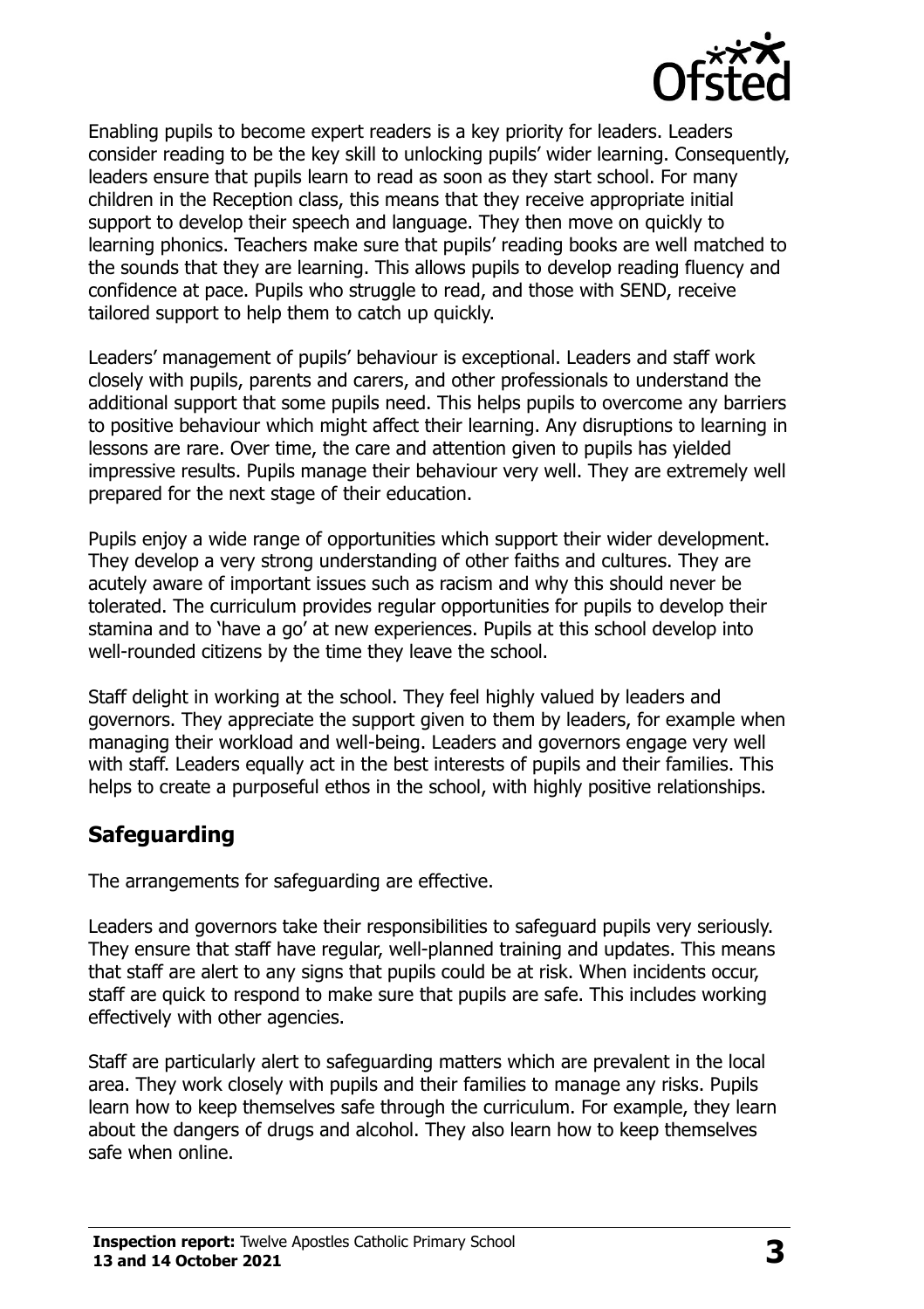

### **How can I feed back my views?**

You can use [Ofsted Parent View](http://parentview.ofsted.gov.uk/) to give Ofsted your opinion on your child's school, or to find out what other parents and carers think. We use information from Ofsted Parent View when deciding which schools to inspect, when to inspect them and as part of their inspection.

The Department for Education has further [guidance](http://www.gov.uk/complain-about-school) on how to complain about a school.

If you are the school and you are not happy with the inspection or the report, you can [complain to Ofsted.](http://www.gov.uk/complain-ofsted-report)

#### **Further information**

You can search for [published performance information](http://www.compare-school-performance.service.gov.uk/) about the school.

In the report, '[disadvantaged pupils](http://www.gov.uk/guidance/pupil-premium-information-for-schools-and-alternative-provision-settings)' refers to those pupils who attract government pupil premium funding: pupils claiming free school meals at any point in the last six years and pupils in care or who left care through adoption or another formal route.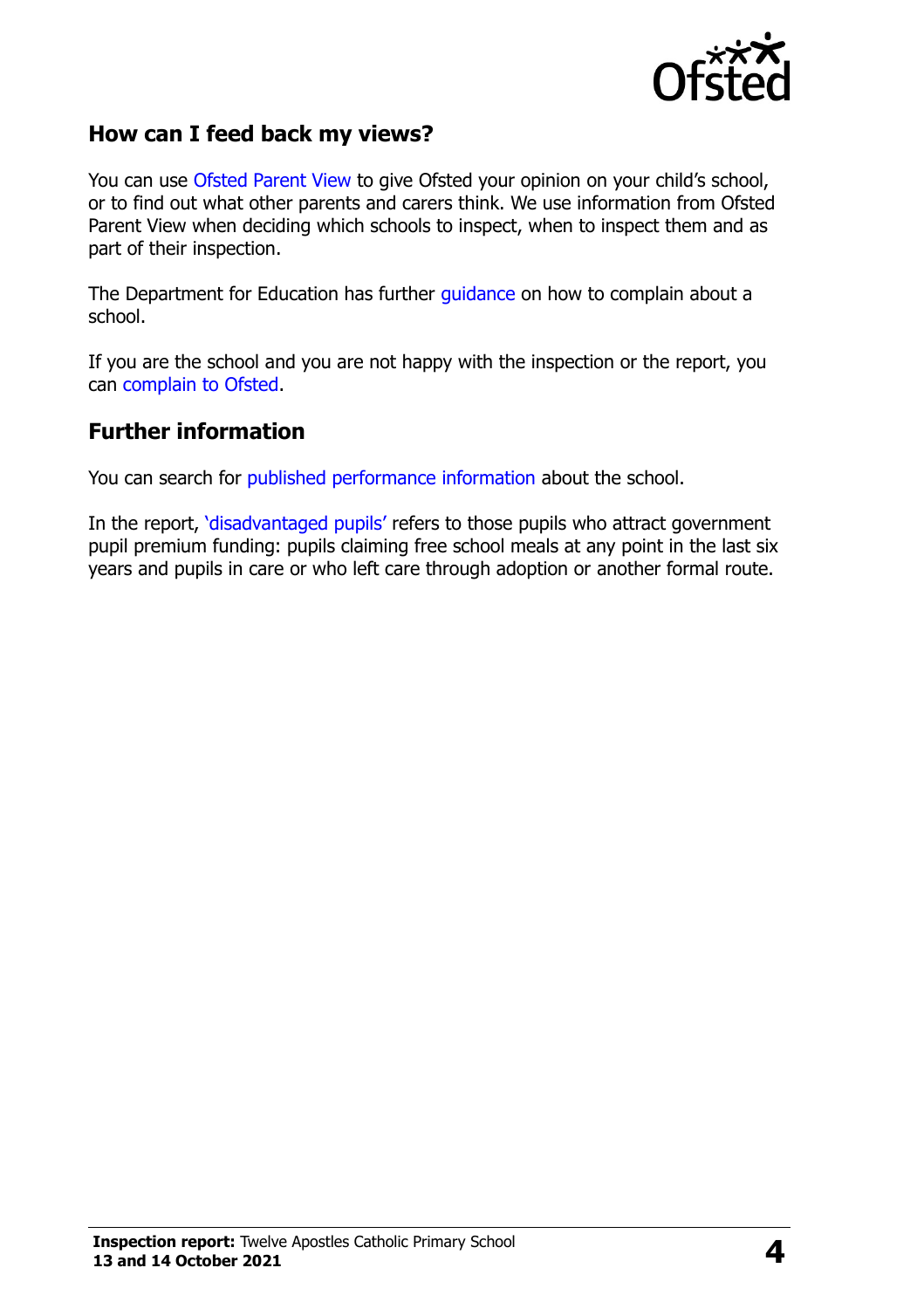

## **School details**

| Unique reference number             | 106503                                                               |
|-------------------------------------|----------------------------------------------------------------------|
| <b>Local authority</b>              | Wigan                                                                |
| <b>Inspection number</b>            | 10199346                                                             |
| <b>Type of school</b>               | Primary                                                              |
| <b>School category</b>              | Voluntary aided                                                      |
| Age range of pupils                 | 4 to 11                                                              |
| <b>Gender of pupils</b>             | Mixed                                                                |
| Number of pupils on the school roll | 208                                                                  |
| <b>Appropriate authority</b>        | The governing body                                                   |
| <b>Chair of governing</b>           | Paula Crawley                                                        |
| <b>Headteacher</b>                  | Sheenagh Newton                                                      |
| Website                             | www.twelveapostlesleigh.co.uk                                        |
| Date of previous inspection         | 18 January 2007, under section 5 of the<br><b>Education Act 2005</b> |

## **Information about this school**

- This is a Roman Catholic primary school.
- Since the last inspection, a new headteacher, deputy headteacher and assistant headteacher have been appointed. Several new teachers have also been appointed.
- The school does not make use of any alternative provision.
- The most recent section 48 inspection took place in September 2019.

## **Information about this inspection**

The inspectors carried out this inspection under section 5 of the Education Act 2005.

- This was the first routine inspection that the school has received since the COVID-19 pandemic began. Inspectors discussed the impact of the pandemic with leaders and have taken that into account in their evaluation of the school.
- **Inspectors completed deep dives in these subjects: reading, mathematics, history** and science. They met with subject leaders, visited lessons, reviewed pupils' work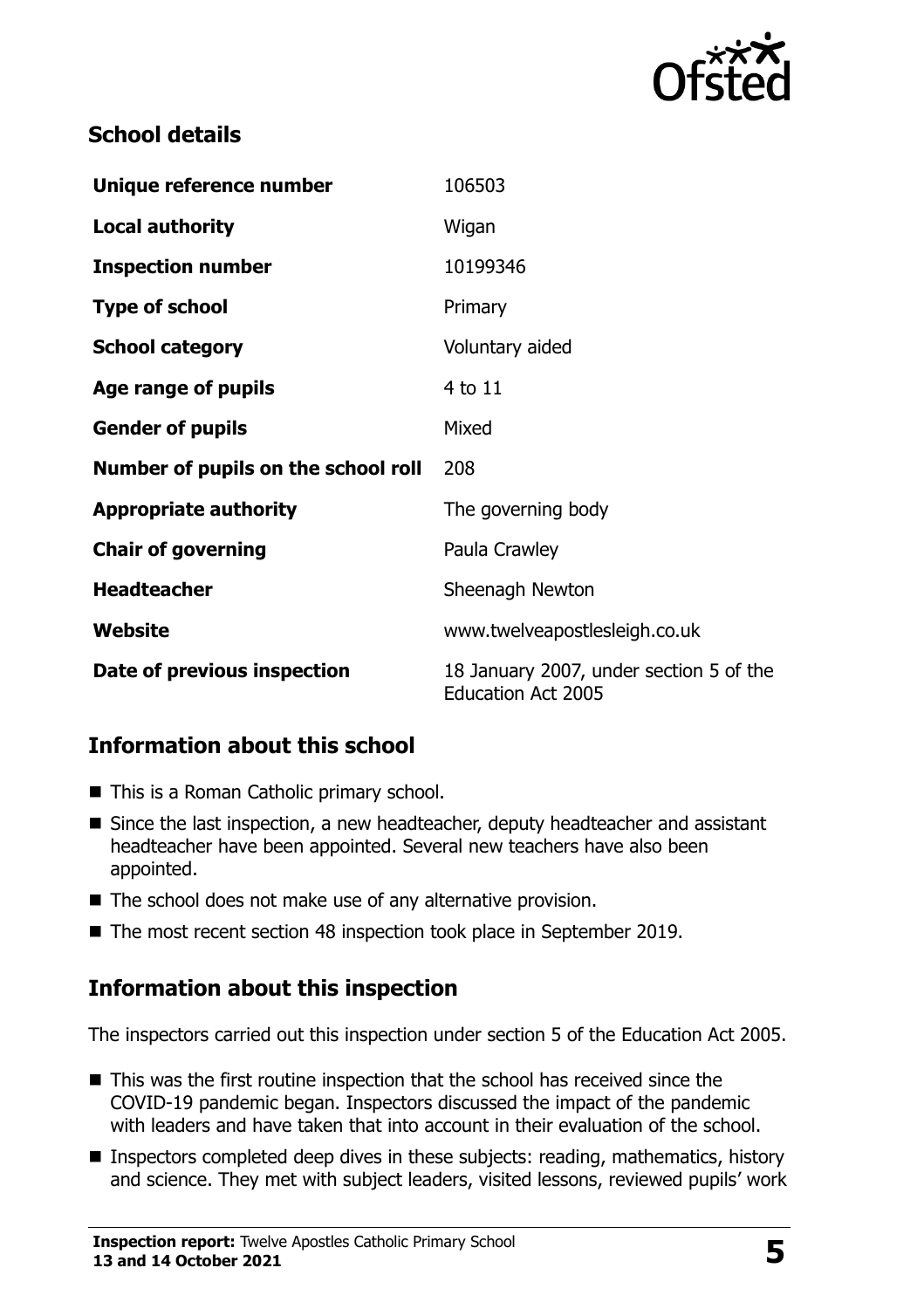

and spoke to teachers and pupils. The lead inspector also listened to pupils reading.

- Inspectors also considered other subjects, including physical education, music and art and design. They met with subject leaders, reviewed pupils' work, spoke to pupils about their learning and evaluated curriculum plans in these subjects.
- Inspectors scrutinised a range of documentation. They spoke to the headteacher and senior leaders throughout the inspection. An inspector met with the special educational needs coordinator.
- $\blacksquare$  The lead inspector met with six members of the governing body, including the chair of governors. He spoke on the telephone to a representative of the diocese and of the local authority.
- The lead inspector held meetings with the staff responsible for safeguarding. He also checked the single central record. Inspectors considered leaders' safeguarding processes and questioned staff's understanding of these procedures. Inspectors observed pupils during playtimes and lunchtimes. Inspectors also discussed safeguarding with pupils.
- Inspectors considered the responses to Parent View, Ofsted's online questionnaire, including the free-text comments. Inspectors also considered the responses to the staff survey. There were no responses to Ofsted's pupil survey.

#### **Inspection team**

Ian Hardman, lead inspector Her Majesty's Inspector Collette Mather **Collette Mather** Collette Mather